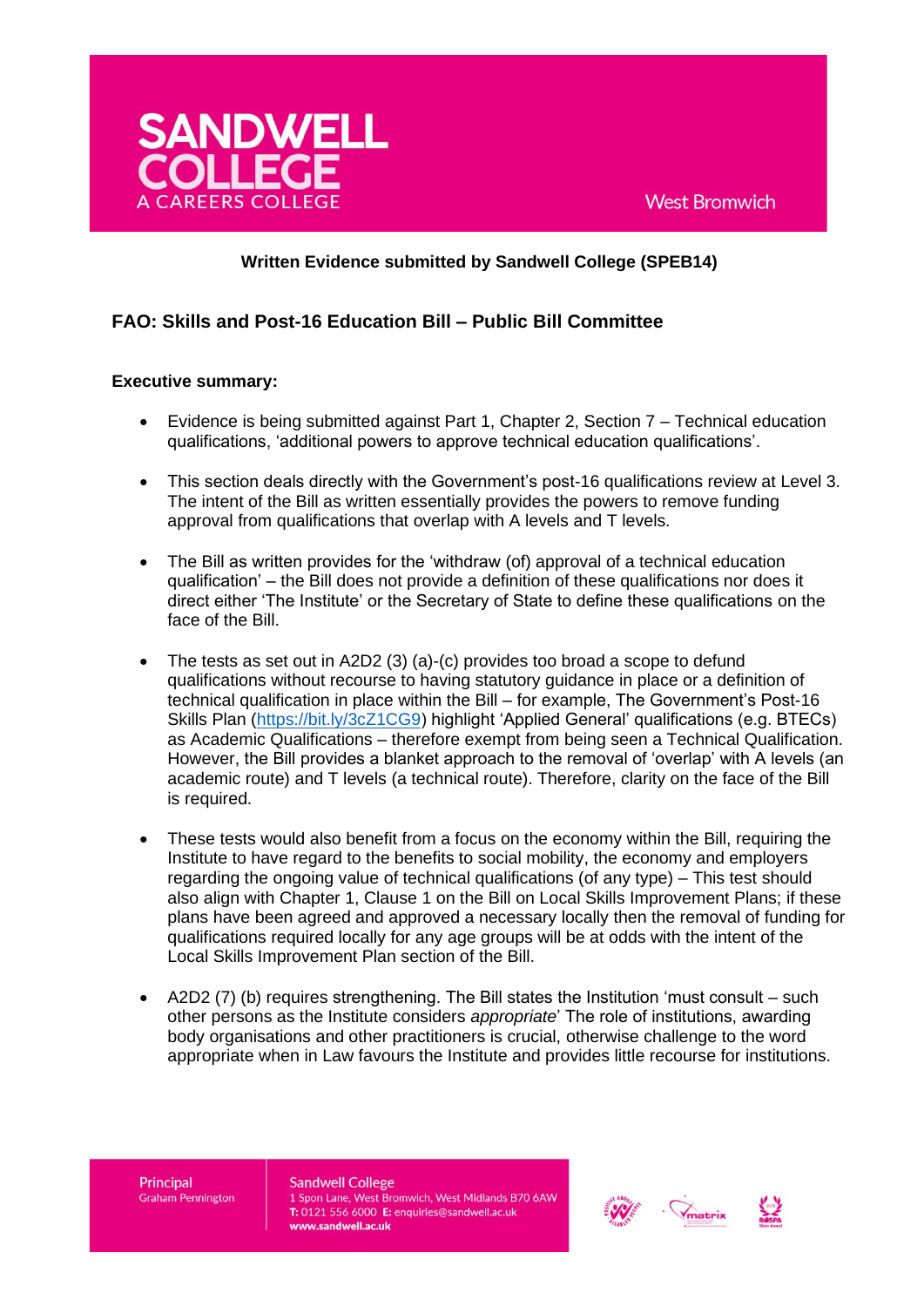

Therefore, the Bill should include reference to Further Education Colleges, Sixth Form Colleges, Secondary Maintained Schools, Academies and Awarding Body Organisations. Their inclusion also recognises the voice of students through their practitioners which is critical. It should also be noted that the role or practitioners in institutions is similarly informed by the Local Skills Improvement Plans (as outlined in Chapter 1, Clause 1 (4) (7) of the Bill)

- A2D6 (6) requires the Institute to publish information about matters that it considers when deciding whether or not to approve a qualification (section a) or withdraw approval (section b). The clause as written, or no other aspect of this section of the Bill, outlines a right of appeal. Clearly articulating an appeal process and the potential for independent review of decisions is critical.
- A2D9 Moratorium on further approvals under section A2D5 provides broad powers to the institute which may limit student choice or restrict employers from accessing skills. Clause 1, allows the Institute to determine there is a "an appropriate number of approved technical education qualifications of a particular kind". This then allows the institute to put in place a moratorium on future approvals.
- A2D9 does not recognise the changing needs of the economy and the development of new technologies, modes of working, skills and emerging skills gaps. To apply a moratorium does not benefit the wider economy; the clause only serves to limit the number of qualifications to ensure that T levels and A levels to become the "qualifications of choice" (as stated in the Government's consultation response). Section 4 then allows the Institute to end a moratorium (which indicates the tenuous need for one in the first instance), but Section 6 requires Secretary of State consultation which will prove bureaucratic and not responsive to economic need. Indeed Chapter 1, Clause 1 (Local skills improvement plans) (2) and (7) (i)- (iii) recognise the importance of local decision making and responsiveness to employers and the needs of an area. A national moratorium could undermine the intent of the Local Skills Improvement Plans
- A2D9 requires reference to what tests or measures the institute would apply to determine 'an appropriate number'. The Institute should also have regard to the financial impact on Colleges and other providers in making its decisions. The Bill creates explicit obligations on the Institute and Ofqual to co-operate when exercising their respective functions in relation to technical education. Similar obligations should be made with regard to the Institute and the Education & Skills Funding Agency (Department for Education). This is to prevent institutional instability and the wider implications this has on the financial strength of an institution, like a College, has to respond to local needs like a Local Skills Improvement Plan or for local authorities to maintain sufficient and adequate provision for

Principal **Graham Pennington**  **Sandwell College** 



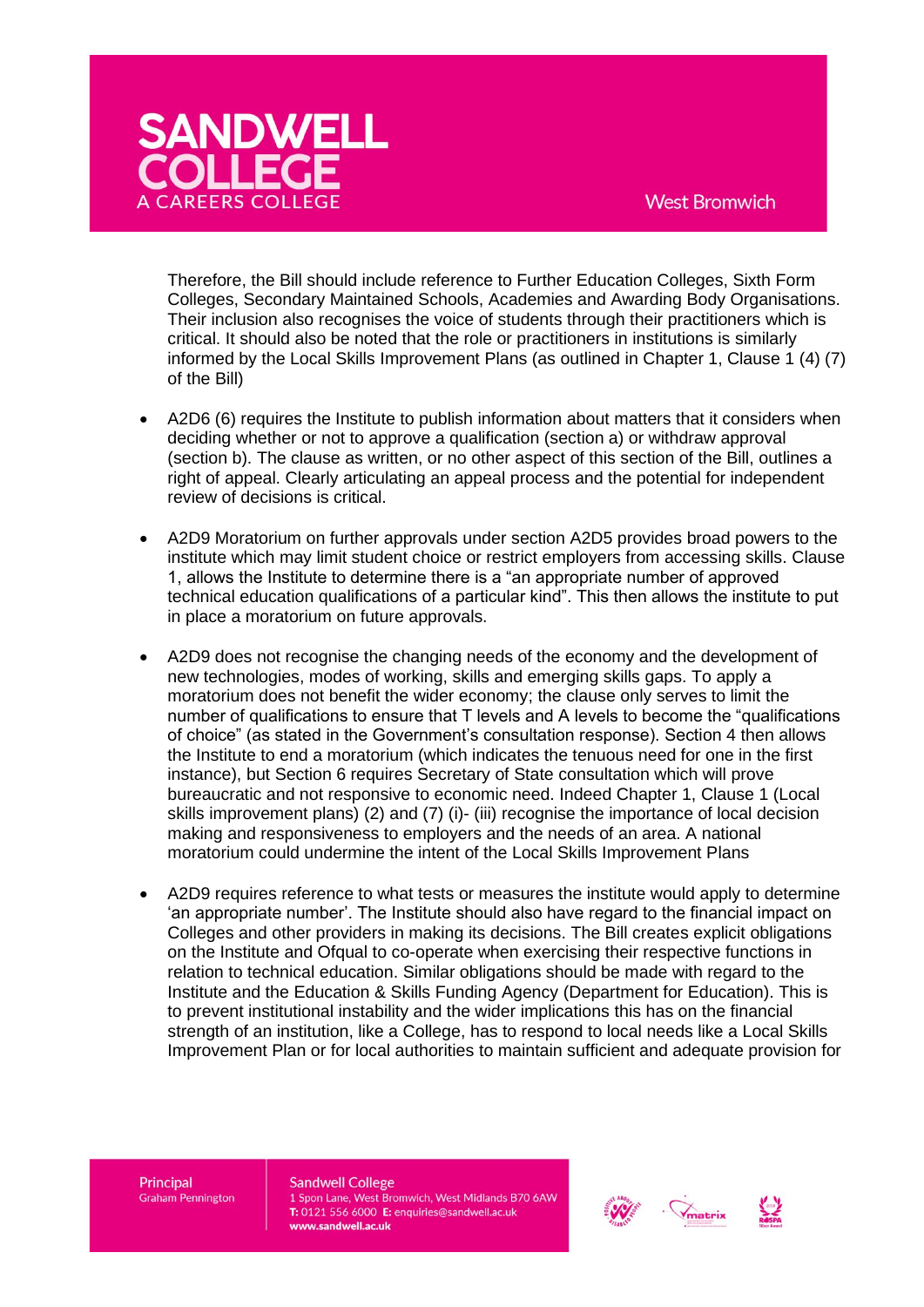

- young people as determine by Under Sections 15ZA and 18A of the Education Act 1996 (as inserted by the ASCL Act 2009), which requires institutions to cooperate with local authorities to ensure sufficient suitable education and training opportunities to meet the reasonable needs of all young people in their area. Reducing choice and destabilising will impact on 'all young people'.
- A2D9 (7) (1) approved "technical education qualification" means a technical education qualification that is approved by the Institute under section A2D3 or A2D5 – is insufficient given that Applied Generals are a different type of qualification that provide a different type of educational experience - one that combines the development of skills with academic learning hence the need for further clarification. Hence the needs for clarification on the use of the term technical education on the face of the Bill.

## **Introduction and context for evidence submission:**

Sandwell College is the largest deliverer of Post-16 Education in the West Midlands. We deliver to over 6,500 16-19 year olds and have 3,500 young people at Level 3, of which 1,300 study A levels (a third of which follow a combined routeway with an Applied General qualification) and 2,200 following a pure Applied General route. Over 1,000 of these students also follow an English and/or Maths GCSE with 77% of them progressing into Higher Education.

Statements made publicly by Officials as the Bill has progressed through the Lords to its present Committee Stage in the Commons appear at odds with the evolving policy and the attached document highlights these discrepancies and what can only be interpreted as potentially misleading information and advice being provide to MPs and Ministers – therefore the Bill and its implementation needs greater clarity.

We are rightly concerned that the response from Department for Education explicitly in both the first and second consultation documents **states** that **full BTECs** (and other qualifications) which are essential for progression will become **'rare and only those that are small would survive'** – therefore the clauses on the Bill pertaining to the role of the Institute have been prejudged and the Bill in its present form does not over sufficient protections or transparency for students, parents and institutions of a set of qualifications studied by more the a quarter of a million young people every year.

Principal **Graham Pennington** 



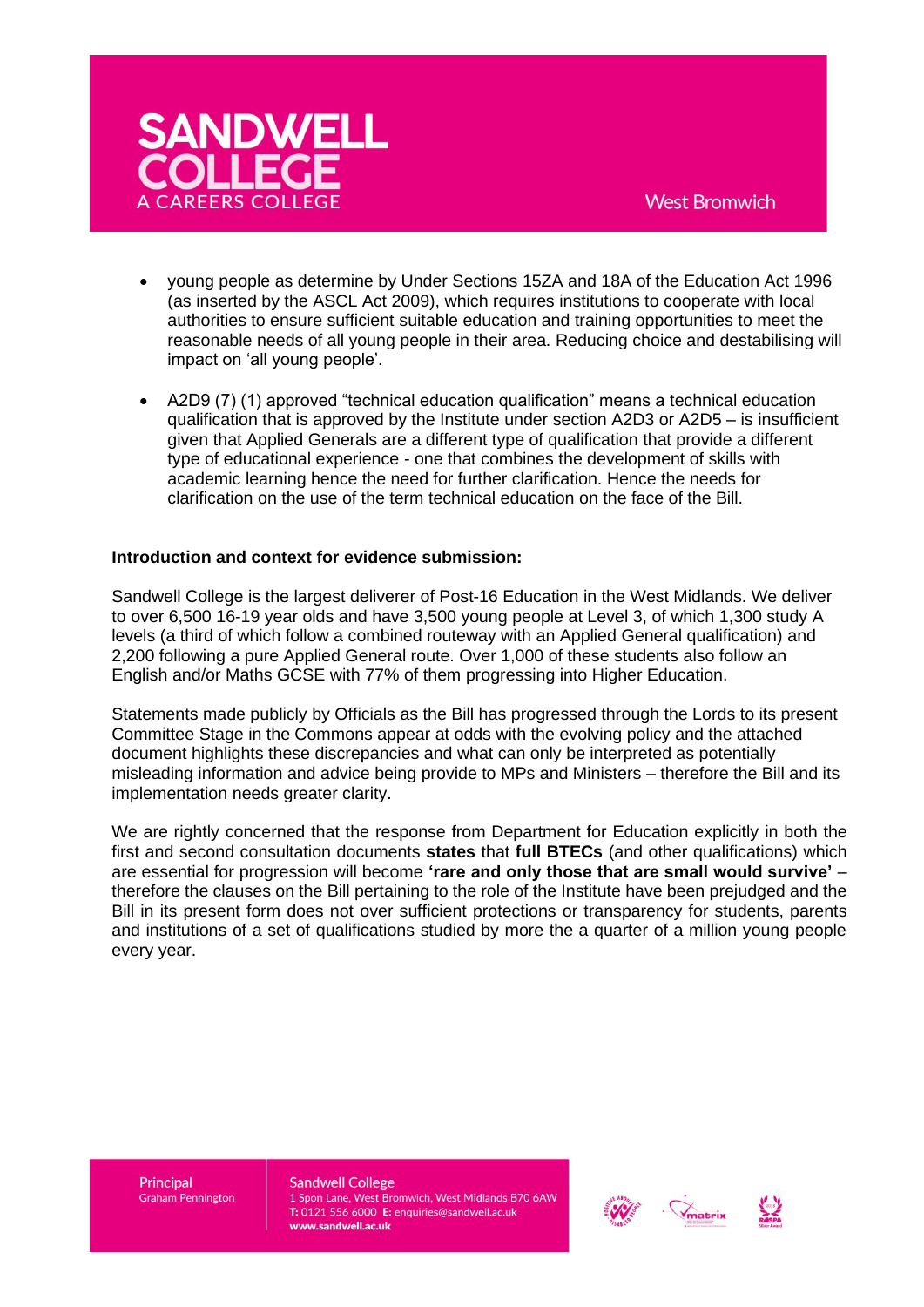

# **West Bromwich**

We're pleased to enclose this evidence for your consideration. The submissions have been created based upon the practitioner-led experiences of Sandwell College as the qualification reforms have been announced and subsequently rolled out. The submissions highlight inconsistency of message and how this lack of clarity and understanding is also evident in the clauses of the Bill referenced here.

Recent announcements by Ministers in relation to the reforms of the Level 3 qualification landscape indicate that the process to date has not fully considered the weight of evidence and experiences which institutions can provide. Institutions like Sandwell College seek to strengthen the reforms and we trust the evidence provided and the suggested amendments/mitigations will prove helpful to the Committee in its scrutiny of the Bill.

## **Evidence Section:**

## **Level 3 (T level) Qualification Reform – Strengthening their implementation**

I'm writing regarding the qualification reforms with some of the potential negative consequences for over 250,000 students as a result of the proposals to defund BTECs.

The Secretary of State and his new team are listening, however we thought it useful to appraise you of actions which seem to be at odds with the Secretary of State's wishes.

1 We have recently received communications from DfE which clearly states that in the next few months they will publish those qualifications to be defunded despite the provision within the Bill. This appears to be at odds with the measured evidence-driven approach of the Secretary of State who has been clear about the need to retain those qualifications which are valued by students, employers and universities.

Our fear is that the list already exists as highlighted through the DfE's Capacity Development Fund which is trialling Industrial Placements:<https://bit.ly/32hi2aM>

This list suggests that the defunding policy is already established by officials, contrary to expressed Ministerial views, and will continue in this vein.

Officials refuse to meaningfully engage practitioners regarding the value of qualifications; as the Principal of the largest 16-to 18-year old college in the Midlands and despite offering support and help, this has not been taken up. Even after securing meetings this has not been followed up which we find baffling. The recent consultations disregarded key concerns regarding the reforms with nearly 90 per cent of respondents disagreeing with the defunding of full level 3 BTEC qualifications.

Principal **Graham Pennington** 



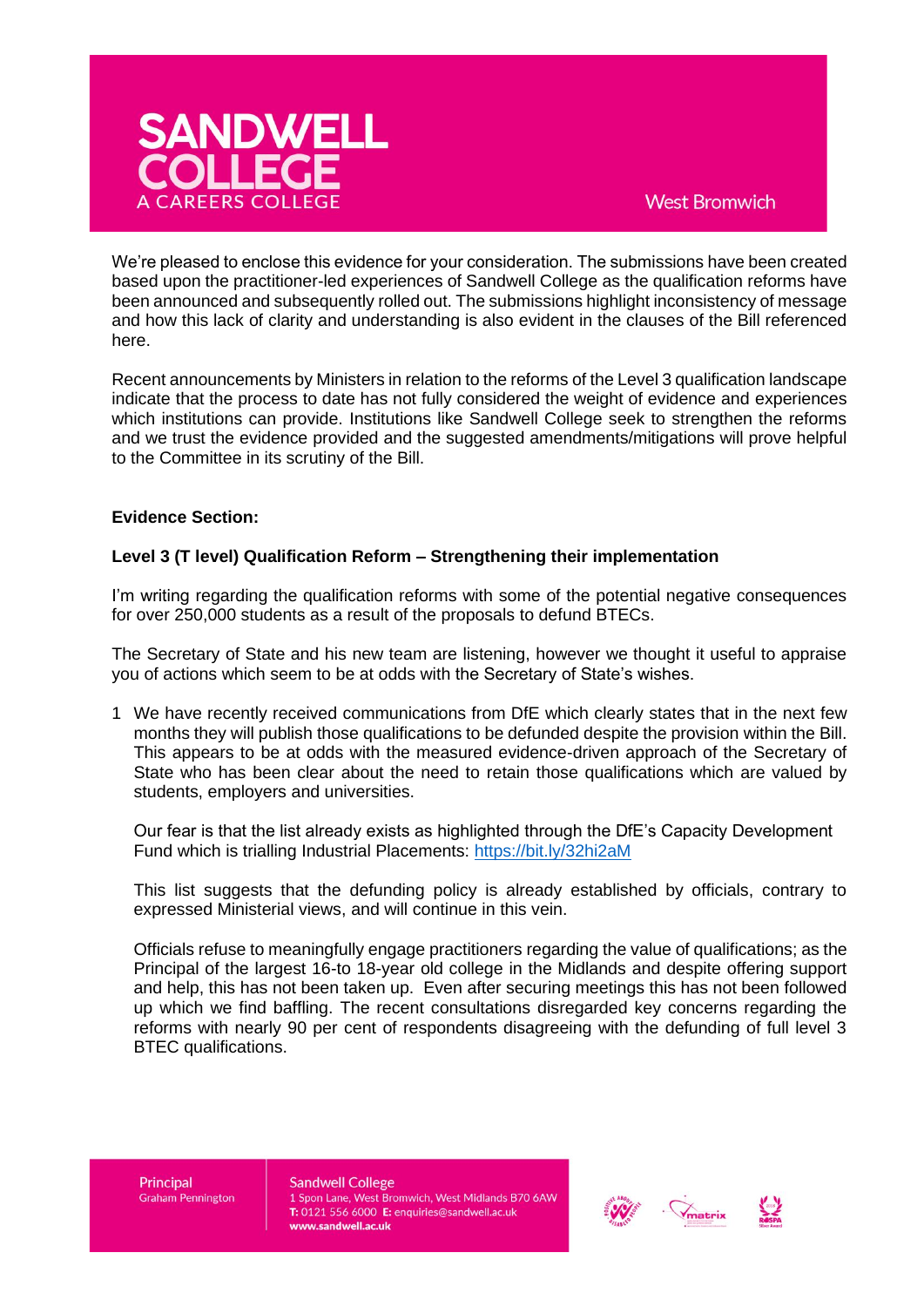

2 We are concerned that the response from **DfE** explicitly in both the first and second consultation documents **states** that **full BTECs** which are essential for progression will become **'rare and only those that are small would survive'**, such change *will reduce opportunity and choice.* 

Ofqual have quality assured BTECs for many years and more rigorous assessment processes have been introduced over recent years. Ofsted also inspect the quality of education and at no point have they suggested that these qualifications lead to poor outcomes. It is difficult to understand how the departmental team feel better placed to make judgements on the quality of qualifications and education.

The intent to get rid of meaningful BTECs is clear and is articulated the July impact assessment update [\(https://bit.ly/30TzIc3,](https://bit.ly/30TzIc3) page 16, paragraph 2), to quote:

*"It will be important to prevent students taking combinations of small qualifications designed to be taken alongside A levels that would effectively replicate large AGQ programmes of study."*

This clearly demonstrates the contradiction to statements by the officials in charge and shows their true intent.

It can also be considered **highly misleading of senior officials** to say that 'BTECs are not being defunded'

- For detail see [\(https://bit.ly/3FHKUaF](https://bit.ly/3FHKUaF) - Education Committee, 03/11/21, page 14).

In fact, it is only the very small limited BTECs, which do not offer the equivalence of full A levels programmes or T levels, which survive and as such limit social mobility which are being considered for retention

- For detail see [https://bit.ly/3DLdgjM.](https://bit.ly/3DLdgjM) Government Consultation Response, Page 23, Para. 3)

- 3 Given the acceptance that T Levels are technical and job led qualifications, the relaxation of maths and English is to be welcomed. However, this will do nothing to enhance their status alongside A Levels, as students *would not* **study** an A level programme without passes in these core subjects. It is still difficult to understand how, given the size of many T levels, GCSEs can be effectively studied alongside the other elements – this can only serve to r*educe GCSE resit pass rates* still further. This adjustment fails to address the entry requirements.
- 4 In addition, it is strange that the DfE officials can create flexibility with work experience, but this will not be permanent, bypassing Ofqual and IFAaTE validation processes as outlined by the Department's own documentation.

Principal **Graham Pennington** 



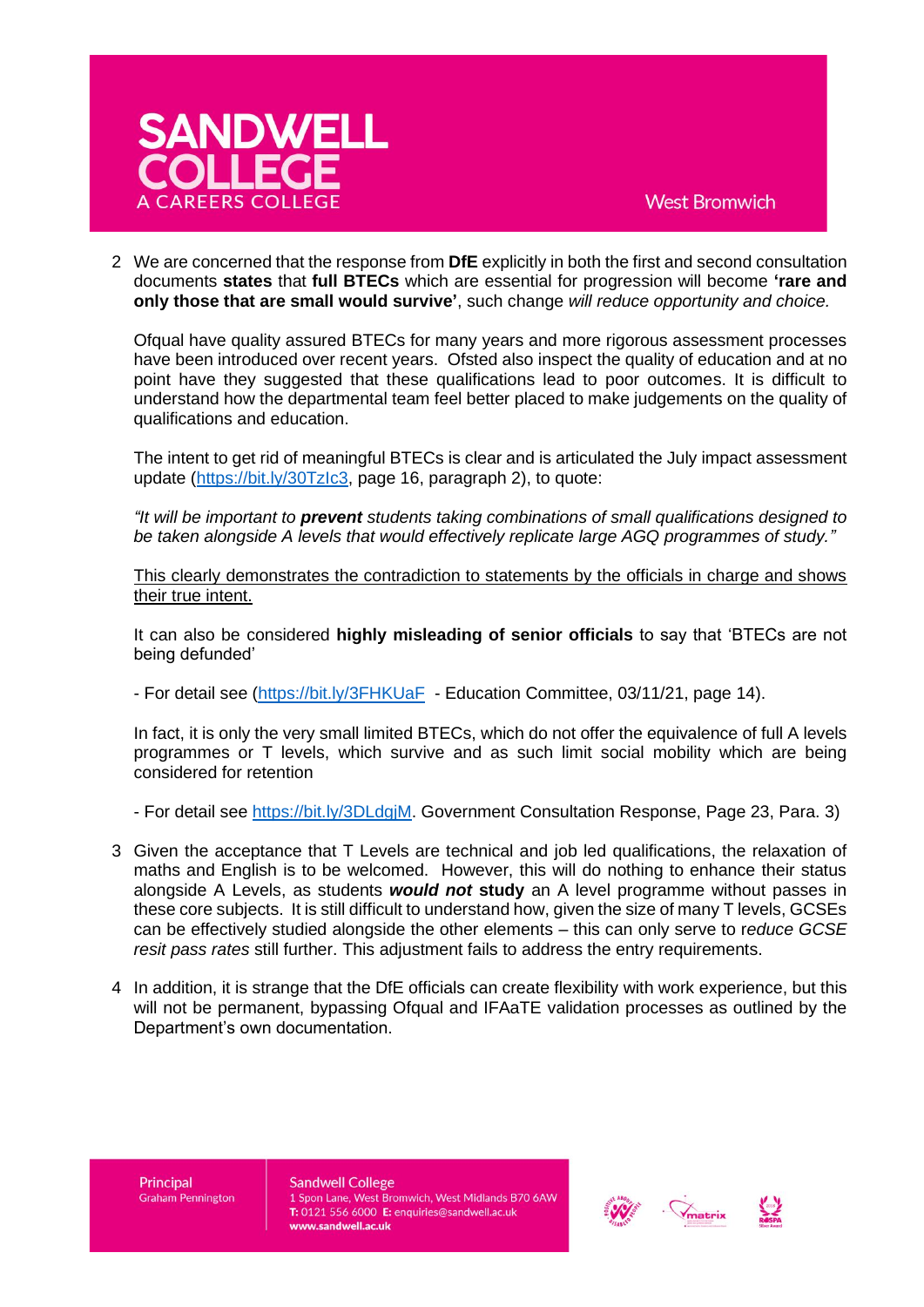

No considerations have been given for the changing working practices in organisations. There is also no reason why the length of work experience time was chosen. It may be that this was merely a reversal of the 80/20 Apprenticeship model with no real attempt the evaluate the necessity of the number of days/hours.

The DfE officials have provided no effective research to justify why this should be the case to employers or students and they continue to gloss over this issue which will have repercussions for those in rural areas with lack of access to a variety of industries.

Safeguarding too is also a concern with students having to travel vast distances if they are to be able to undertake work placements in some of these sectors. Official documents are silent on these matters.

This is particularly the case where they suggest young students age 16 should be exposed to obvious risks arising from shift patterns. It appears a significant safeguarding risk to ask unpaid students as young as 16 to work late at night or during the night. It is difficult to see that most parents would view this as appropriate.

By DfE's own admission, BAME and economically disadvantaged students will lose out by these reforms [\(https://bit.ly/3DLdgjM](https://bit.ly/3DLdgjM) – Government Consultation Response, page 35, paragraph 4; page 39, paragraph 1). For Sandwell College around 1,200 students would be impacted by these reforms, 80% of whom are from BAME background.

Indeed, the impact assessment should be reviewed in light of assumptions that significant student numbers don't study maths and English GCSE at level 3. The current assumptions that no one at Level 3 was studying English and maths is highly likely to effectively underplay the impact on participation.

5 There is a lack of proper assessment of the well-being of young people who may be forced to choose between education with unremunerated work placements and part time work which they need to contribute to household income. There is no Impact Assessment of the financial cost to the economy as a result of the youth unemployment that will ensue.

Associated with this issue is the lack of any real financial impact analysis on colleges and schools. Remarkably the DfE only estimate that c25 providers will suffer a reduction in their income (July impact assessment update (https://bit.ly/30Tzlc3), page 11, paragraph 1). This does not appear credible given the number of FE colleges and sixth form colleges as well as schools. There is no transparency to determine the validity of assumptions. However, given there are 100s of colleges and thousands of schools, the assumption of 25 providers appears to be far too low.

Principal **Graham Pennington** 



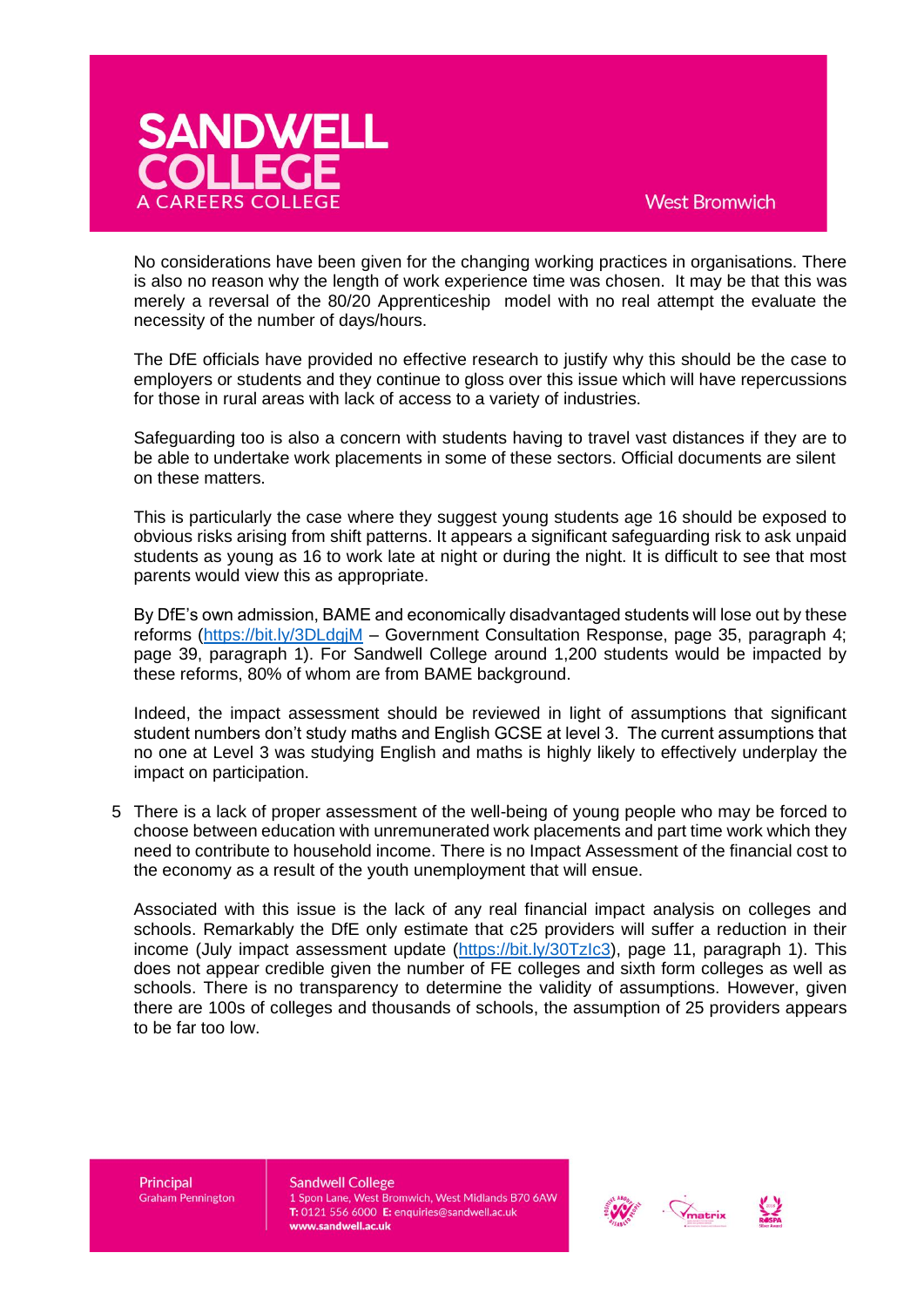

## **West Bromwich**

The figure is also highly selective only drawing reference to providers losing 75 per cent of funding. Of course, losing even more modest percentages in large 16-18 settings would result in the loss of millions of pounds and cause instability. For Sandwell College we estimate a potential loss of income which could be as high as £5.45m. The last time systemic changes to funding were introduced officials recognised the need for transitional funding support. The impact assessment is silent on this.

6 Finally, there is a lack of understanding of the connection between progression routes L2 and L3 and the relationship between them. Removal of this will result in many students not having clear progression pathways and will lead to young people not being able to access higher pathways which lead to higher skilled and more highly paid jobs. The National Education

Opportunities Network (NEON), the professional organisation representing over 40 universities to widen access to Higher Education, published findings back in February 2021 [\(https://bit.ly/3G2AvGX\)](https://bit.ly/3G2AvGX) showing Level 3 qualification reform may set back government efforts to widen access to higher education by at least 5 years.

Nearly a third of all 18-year-old students from areas of the lowest HE participation entering HE in 2020 did so with at least one BTEC qualification, and a third are BAME students.

A survey of nearly 50 universities and Uni-Connect partnerships undertaken for this report, shows that over 90% feel the BTEC option is crucial for students from widening access backgrounds and that the new system will have a 'devastating' impact on social mobility. If only half of students presently entering with BTECs from low participation areas are unable to do so, then the numbers entering from these areas will go back to 2015 levels. If none are able to enter then a decade's progress in enabling those from the areas the government wishes to 'level up' to enter HE will be lost.

Further independent research from the Social Market Foundation [\(https://bit.ly/314RIjQ\)](https://bit.ly/314RIjQ) highlights how vocational qualifications at level 3 have played a major role in broadening access from underrepresented groups and low-participation regions – BTECs account for 77% of those vocational qualifications.

Of those accepted into a higher education institution, students were much more likely to enter with a vocational qualification if they live in the North East, North West, Yorkshire and the Humber and the West Midlands. As well as the well documented impact on BAME, the research also demonstrates how vocational qualifications are an important entry route for those from white working-class backgrounds. Across all regions a higher proportion of white working-class students are accepted to university with vocational qualifications compared to the average student.

Principal **Graham Pennington** 



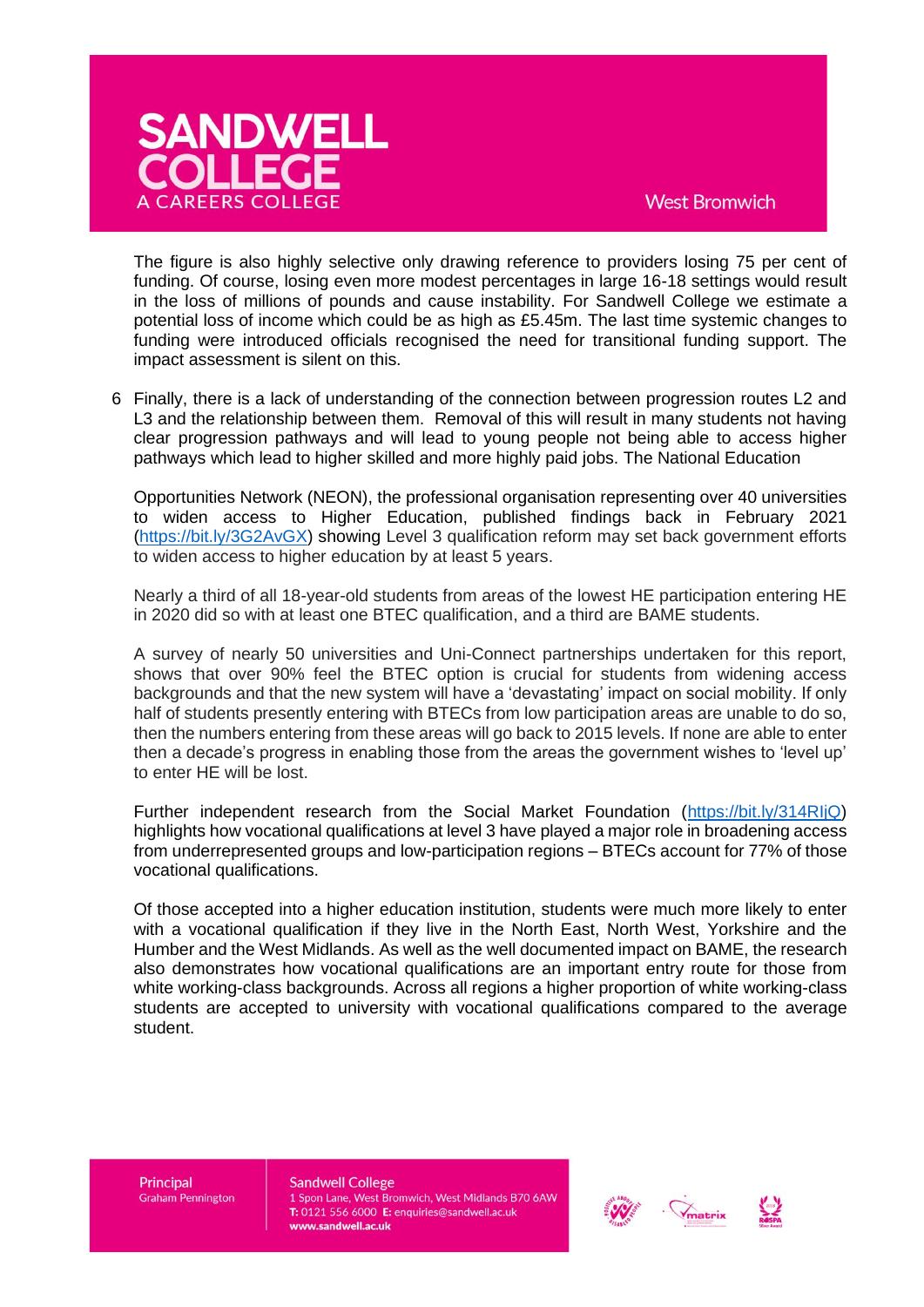

#### **Six Asks: making the reforms work**

- 1 Confirm that full BTECs (the equivalent of a T Level or A Level programme) will be considered as valuable in the review and explicitly confirm this.
- 2 Involve college practitioners and students in the assessment of what qualifications will continue to be funded. Ensure learner progression is a key factor in assessment, and publish transparent processes which offer a level playing field in reviewing qualifications
- 3 Embed permanent flexibilities into the T Level programmes to ensure that they remain flexible in regards to the work placement component.
- 4 Review the impact assessment for BAME and those economically disadvantaged in light of the changes to maths and English and implement mitigations.
- 5 The 30 or 40 Diplomas and Extended Diplomas that are offered by the majority of colleges to be guaranteed as retained as they have already been quality assured and reformed by Ofqual.
- 6 Consider the value of student choice alongside the demands of employers in considering 'overlap 'between qualifications; do not look at simplistic titles, rather consider outcomes – both academic and employment.

## **Reforms: Six Myths of the Officials Debunked**

*1 There are over 12,000 qualifications and over 4,000 Level 3 and it is confusing*  **[\(https://bit.ly/3DLdgjM](https://bit.ly/3DLdgjM) – Government Consultation Response, page 12, paragraph 4; <https://bit.ly/3FHlmuc> - Secretary of State's Response, Skills and Post 16 Bill Debate, 15/11/21))** 

Colleges are required to offer effective advice and guidance which is reflected in Ofsted inspections. In truth a core of about  $30 - 40$  BTECs are offered by the majority of Colleges. These should be the core of qualifications that remain funded

#### *2 BTECs are not of high quality*

- **They have been approved by Ofqual through a rigorous assessment process.**
- They are recognised by universities, including The Russell Group
- They recently attracted a high value premium as qualifications funded by the DfE
- They form a core element of education and the standards are inspected by Ofsted, who have not questioned their use.

Principal **Graham Pennington** 



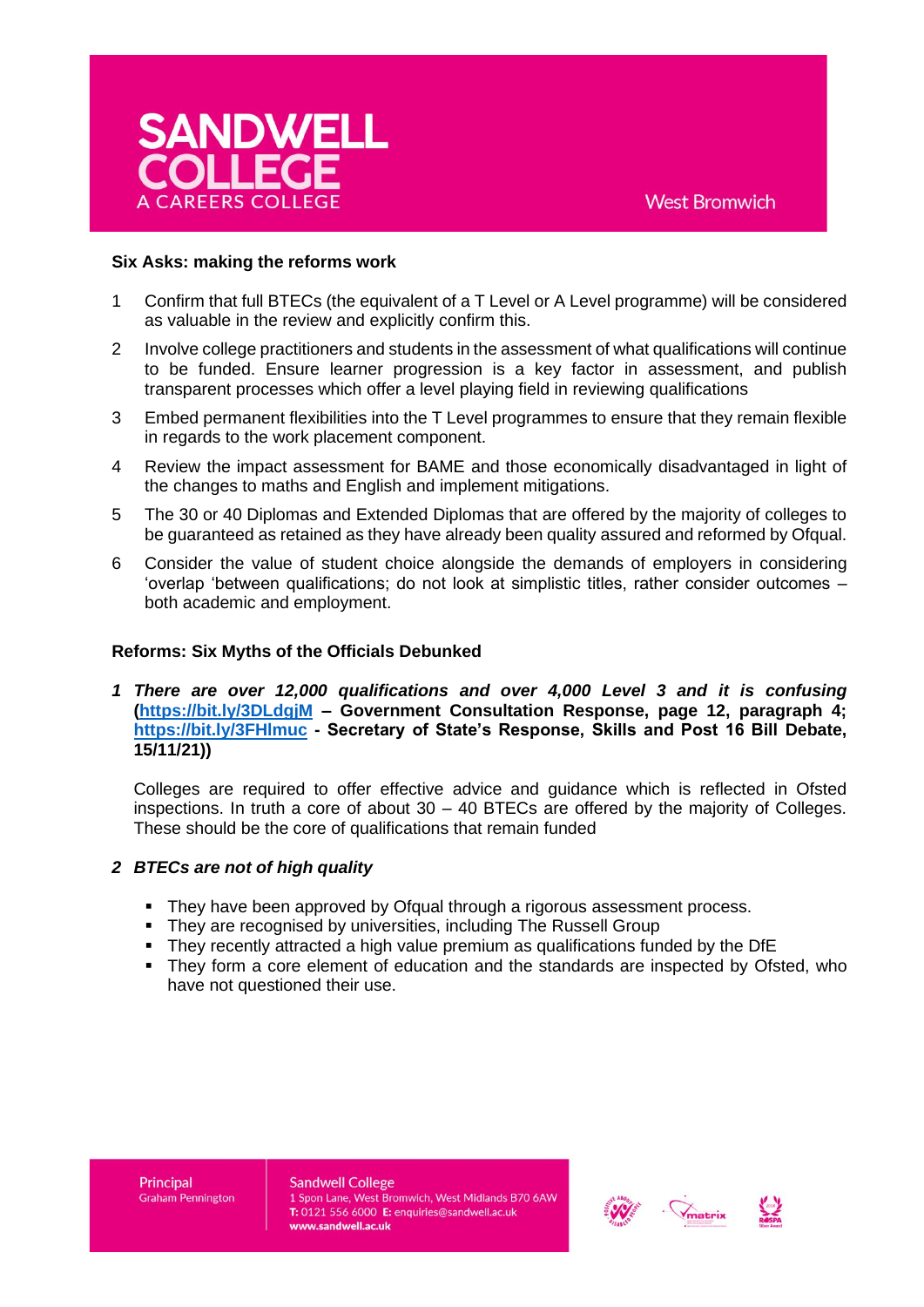

# *3 BTECs overlap with T Levels (a key provision of the Bill).*

The T Level concept developed by Sainsbury did not suggest defunding the core BTEC Diplomas and Extended Diplomas as the value of these was recognised as a way to progress academically.

T Levels were originally discussed as a route to work, however, the development of T Levels has not reflected this and has sought to create an academic route in vocational settings which contradicts the original concept.

## *4 To be pro-BTEC is to be against T Levels*

BTECs serve a fundamentally different purpose to T levels.

T Levels provide a different type of qualification for certain students who have a clear career goal.

At present, T Levels are being viewed as the *only* type of vocational qualification of value. T levels may only be suitable for certain types of academically able students which is to be welcomed alongside a choice of high-quality qualifications.

#### *5 There will be a smooth transition to T levels*

The impact assessment underestimates the numbers due to those not in education, employment, training and participating in Higher Education impacting on the flawed assumptions regarding those studying maths and English. In addition, there is a lack of reality over the scale of work placements with no real answer as to how the number can be escalated to that required. There is no published financial model of loss of funding to institutions, nor any publicly available modelling on loss to the economy due to increase youth unemployment.

## *6 Employers want these changes and are engaged in their roll out and will offer sufficient placements*

A Government commissioned comprehensive survey of 11,000 employers only 6% would offer the length of placements required by the T Level [\(https://bit.ly/3r3AGNY\)](https://bit.ly/3r3AGNY). Education officials have taken no accountability for the generation of placements and rather have passed it to colleges. A recent TES survey of employers [\(https://bit.ly/3nGO0FN,](https://bit.ly/3nGO0FN) June 2021) concurs and states only 1 in 10 would engage with T levels; with 6 in 10 a definite no; the remainder unsure.

Without the placement no young person will benefit from the reform, nor achieve the skills needed for the economy or progress to HE.

Principal **Graham Pennington**